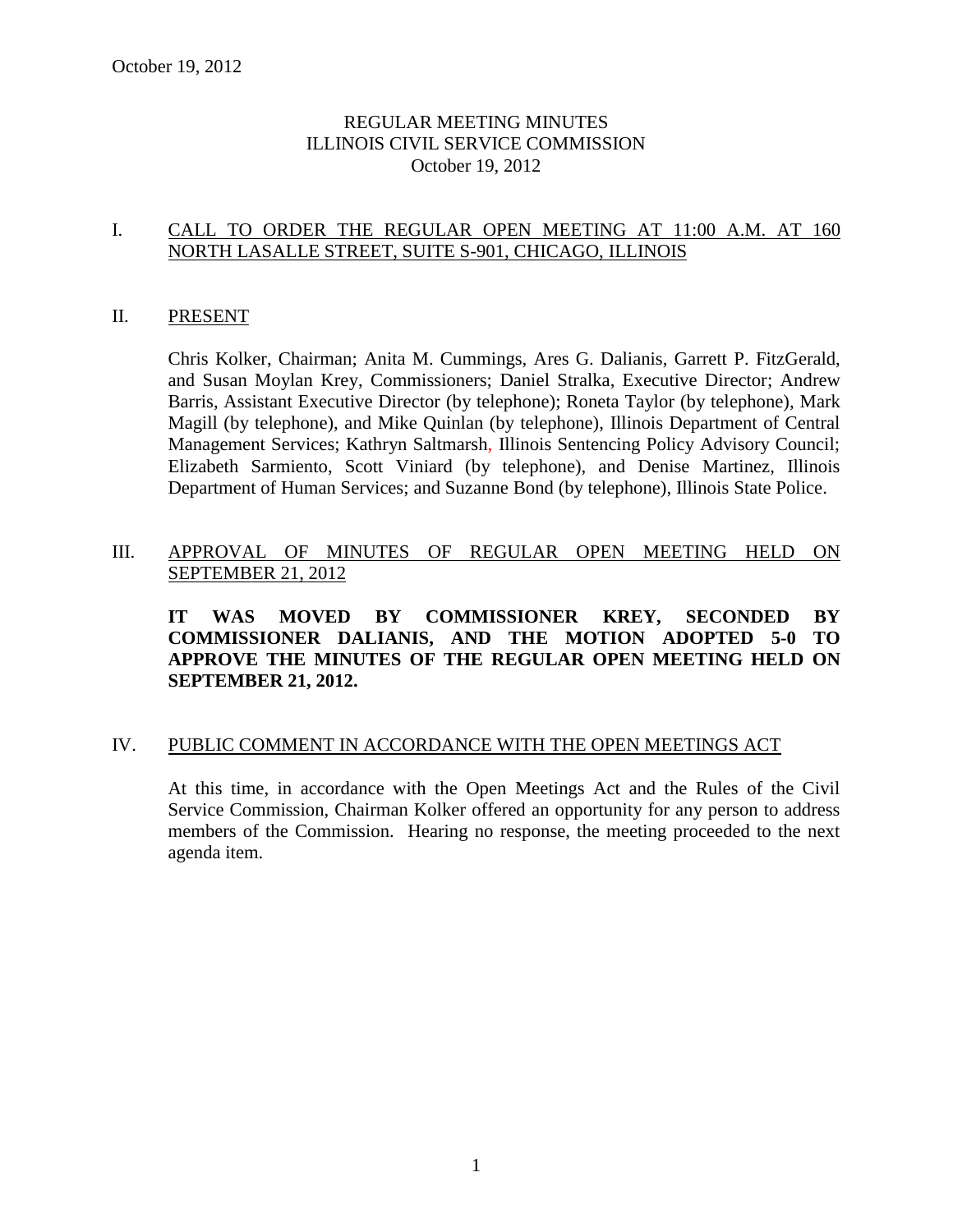#### EXEMPTIONS UNDER SECTION 4d(3) OF THE PERSONNEL CODE  $V<sub>r</sub>$

# A. Report on Exempt Positions from Illinois Dept. of Central Management Services

|               | Total            | Number of Exempt |
|---------------|------------------|------------------|
| <u>Agency</u> | <b>Employees</b> | Positions        |
|               |                  |                  |
|               |                  |                  |
|               |                  |                  |
|               |                  |                  |
|               |                  |                  |
|               |                  |                  |
|               |                  |                  |
|               |                  |                  |
|               |                  |                  |
|               |                  |                  |
|               |                  |                  |
|               |                  |                  |
|               |                  |                  |
|               |                  |                  |
|               |                  |                  |
|               |                  |                  |
|               |                  |                  |
|               |                  |                  |
|               |                  |                  |
|               |                  |                  |
|               |                  |                  |
|               |                  |                  |
|               |                  |                  |
|               |                  |                  |
|               |                  |                  |
|               |                  |                  |
|               |                  |                  |
|               |                  |                  |
|               |                  |                  |
|               |                  |                  |
|               |                  |                  |
|               |                  |                  |
|               |                  |                  |
|               |                  |                  |
|               |                  |                  |
|               |                  |                  |
|               |                  |                  |
|               |                  |                  |
|               |                  |                  |
|               |                  |                  |
|               |                  |                  |
|               |                  |                  |
|               |                  |                  |
|               |                  |                  |
|               |                  |                  |
|               |                  |                  |
|               |                  |                  |
|               |                  |                  |
|               |                  |                  |
|               |                  |                  |
|               |                  |                  |
|               |                  |                  |
|               |                  |                  |
|               |                  |                  |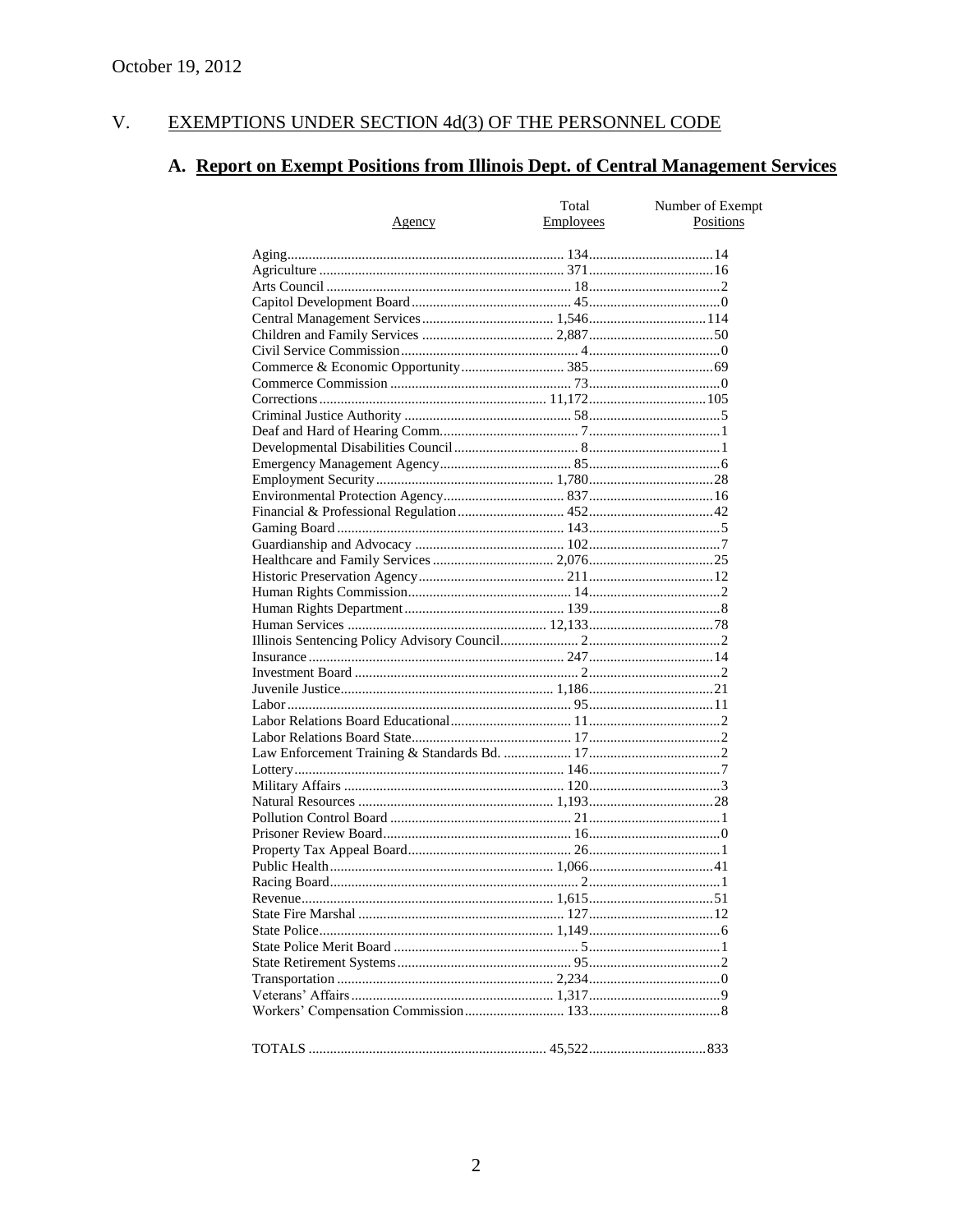## **B. Governing Rule – Section 1.142 Jurisdiction B Exemptions**

- a) The Civil Service Commission shall exercise its judgment when determining whether a position qualifies for exemption from Jurisdiction B under Section 4d(3) of the Personnel Code. The Commission will consider any or all of the following factors inherent in the position and any other factors deemed relevant to the request for exemption:
	- 1) The amount and scope of principal policy making authority;
	- 2) The amount and scope of principal policy administering authority;
	- 3) The amount of independent authority to represent the agency, board or commission to individuals, legislators, organizations or other agencies relative to programmatic responsibilities;
	- 4) The capability to bind the agency, board or commission to a course of action;
	- 5) The nature of the program for which the position has principal policy responsibility;
	- 6) The placement of the position on the organizational chart of the agency, board or commission;
	- 7) The mission, size and geographical scope of the organizational entity or program within the agency, board or commission to which the position is allocated or detailed.
- b) The Commission may, upon its own action after 30 days notice to the Director of Central Management Services or upon the recommendation of the Director of the Department of Central Management Services, rescind the exemption of any position that no longer meets the requirements for exemption set forth in subsection (a). However, rescission of an exemption shall be approved after the Commission has determined that an adequate level of managerial control exists in exempt status that will insure responsive and accountable administrative control of the programs of the agency, board or commission.
- c) For all positions currently exempt by action of the Commission, the Director of Central Management Services shall inform the Commission promptly in writing of all changes in essential functions, reporting structure, working title, work location, position title, position number or specialized knowledge, skills, abilities, licensure or certification.
- d) Prior to granting an exemption from Jurisdiction B under Section 4d(3) of the Personnel Code, the Commission will notify the incumbent of the position, if any, of its proposed action. The incumbent may appear at the Commission meeting at which action is to be taken and present objections to the exemption request.

(Source: Amended at 34 Ill. Reg. 3485, effective March 3, 2010)

\* \* \*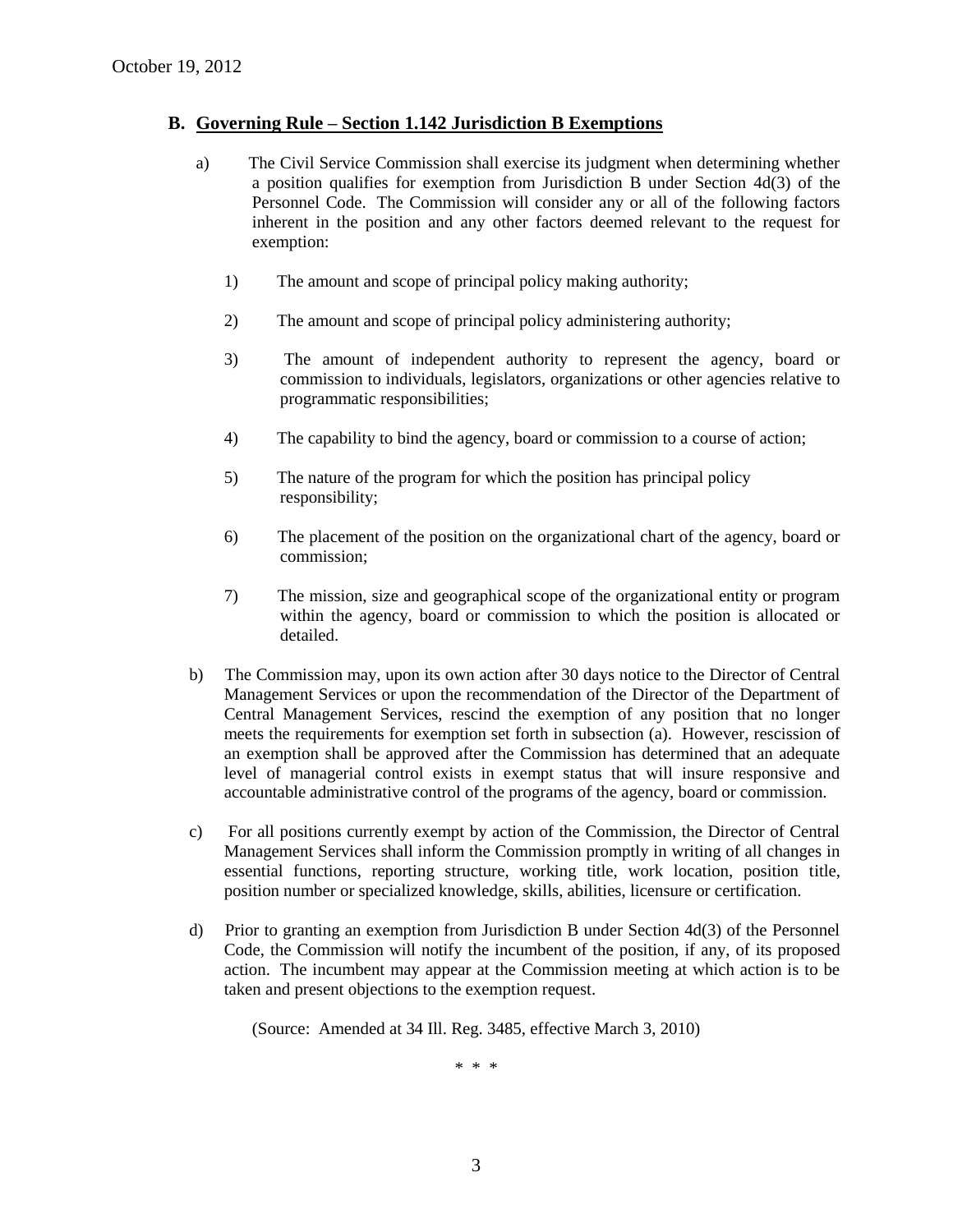# **C. Requests for 4d(3) Exemption**

Executive Director Daniel Stralka reported:

- As to Item C, the agency requested that it be withdrawn.
- As to Item D, this request is for the Research Director for the Illinois Sentencing Policy Advisory Council (ISPAC), a position that reports to the Executive Director. This matter was first presented to the Commission at its August meeting. Staff had recommended denying this request, primarily because of the research nature of the position coupled with the advisory nature of the Council itself. It was continued from that meeting for the agency to meet with Staff and discuss issues with this request. Such a meeting occurred. At last month's meeting, no agency representative was present but the Commission agreed to continue this matter at the request of the Central Management Services representative. Recently, the agency prepared a clarified position description form which was forwarded to all Commissioners earlier this week. Having reviewed the form, Staff's recommendation remains to deny this request as nothing in the clarified position description changed its base responsibilities and no further elaboration was provided to Staff why the new position description would now justify a principal policy exemption. For these reasons, Staff recommended denial of this request.

Kathryn Saltmarsh, Executive Director of ISPAC, responded that the requested position was not about data collection or analysis, but was to design a core program for ISPAC. It was tasked with developing a system-wide financial impact statement. It will have principal responsibility for implementing this program within ISPAC. Chairman Kolker inquired as to whether Ms. Saltmarsh would have to approve any of the recommendations this position makes. Ms. Saltmarsh responded affirmatively. Chairman Kolker then explained how Section 4d(3) exemptions are limited to those positions with principal policy responsibilities, and data collection and drafting proposed policies – especially for an advisory Commission – falls short of that standard. Kathryn Saltmarsh went on to explain how the position is unlike a straight research position since its responsibilities go beyond numbers and data collection. She described it as more of a "budgetary, fiscal, legislative liaison type position" while acknowledging the advisory role. She compared it to a similar position at the Criminal Justice Information Agency. Commissioner FitzGerald acknowledged the policy functions of the position, but noted it is not a principal policy position. Chairman Kolker inquired as to what issues ISPAC was having in filling this position with a qualified individual from an open competitive list. Executive Director Saltmarsh responded that the current structure at Central Management Services is unable to identify individuals with the necessary skill sets. Mark Magill noted the amount of contact this position has with legislative staffs. Commissioner Cummings inquired if there was an issue with the position not being able to garner suitable respect from its peers unless granted exemption. Executive Director Saltmarsh acknowledged this, but noted she still believed the policy role justified exemption.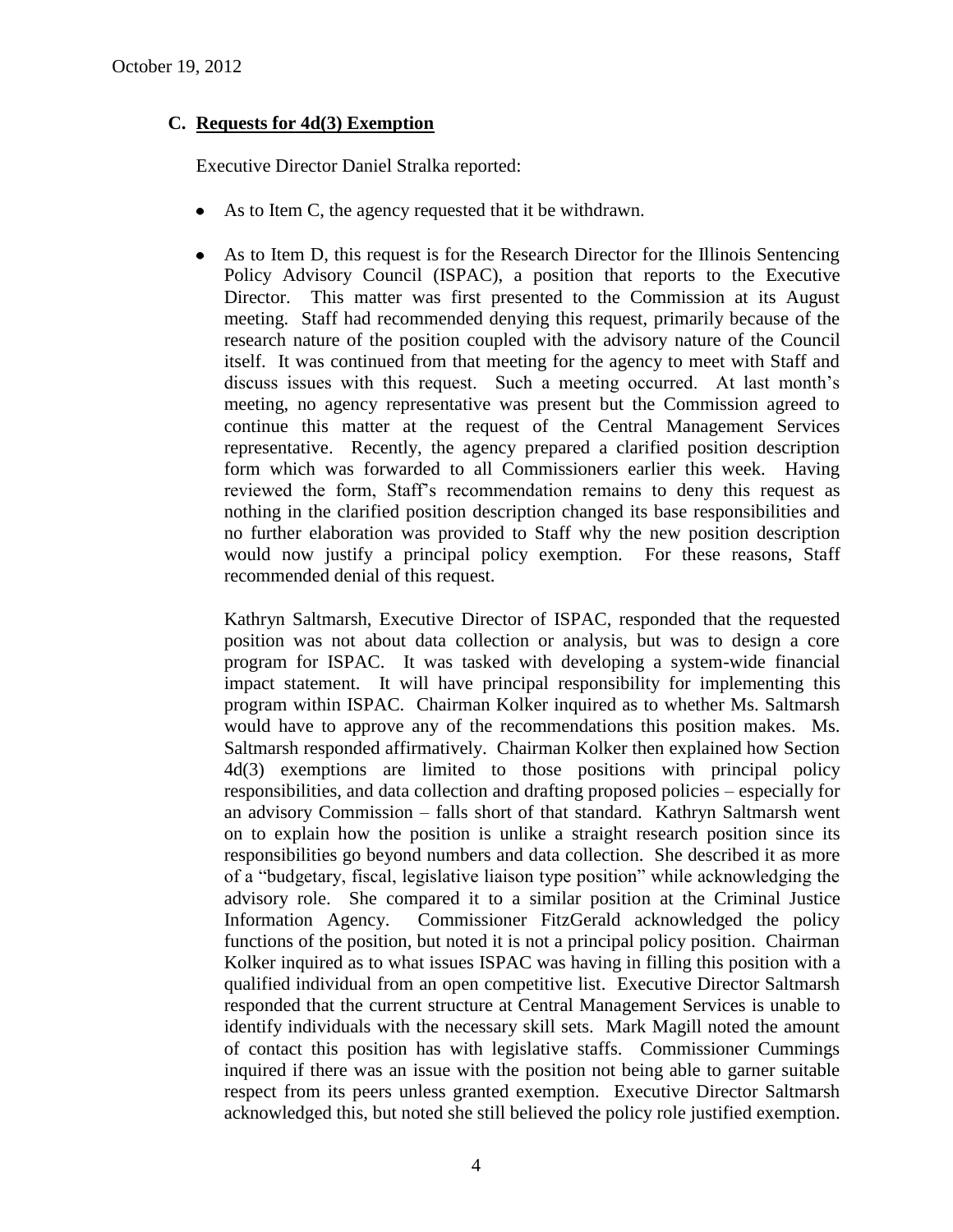Commissioner FitzGerald inquired why the position could not be under the Department of Corrections. Executive Director Saltmarsh replied that the data it needs to acquire is beyond the capabilities of Department of Corrections. Commissioner Dalianis concluded the discussion by noting the lack of support among the Commissioners for this request.

- As to Item E, the agency requested that it be continued to November's meeting.
- As to Item F, the agency requested that it be withdrawn.
- As to Item G, this request is for the Director of the Governor's Office of New Americans (GONA) at the Department of Human Services, a position that reports to the agency Secretary. The GONA is an entity created by Executive Order 2010-02. Its mission is to identify practices and procedures that assist immigrants and their children to assimilate into the State and then establish policies and administrative changes as well as other efforts to be followed by State agencies that will effectuate this process of assimilation. In short, the Governor has made it a priority of his administration to assist these new Americans in Illinois and this position has been charged with the authority and responsibility to ensure State agencies are taking steps to ensure this occurs. For these reasons, Staff recommended approval of this request. Chairman Kolker inquired why this position was located in Department of Human Services and not the Governor's Office given its title. Denise Martinez responded that it was because much of the foundational work for this program area had been done by the agency and not the Governor's Office.
- As to Items H1-H3, the agency requested that they be continued to November's  $\bullet$ meeting.
- As to Item I, the agency requested that it be continued to November's meeting.
- As to Items J1-J2, these requests are to extend the limited term exemptions for the Executive Director and Senior Policy Advisor positions at ISPAC. Both were set to expire at the end of this year which was the sunset date for ISPAC. That date has now been extended to December 31, 2015. Staff recommended approval of this request to extend the exemptions until December 31, 2015.
- As to Item K, this request is for the Deputy Chief Legal Advisor at the Illinois State Police, a position that reports to the Chief Legal Advisor who reports to the Director. This position has responsibility for actively monitoring and participating in litigation strategy for all statewide litigation that the agency is involved in. It has significant independent authority to make binding decisions on behalf of the agency in the course of these duties. Considering this along with the nature and amount of this litigation, Staff recommended approval of this request. Commissioner Cummings inquired about the number of attorney positions at the agency. Suzanne Bond, Chief Legal Counsel, Illinois State Police, responded that there were 12. Commissioner Cummings asked if approval of this request will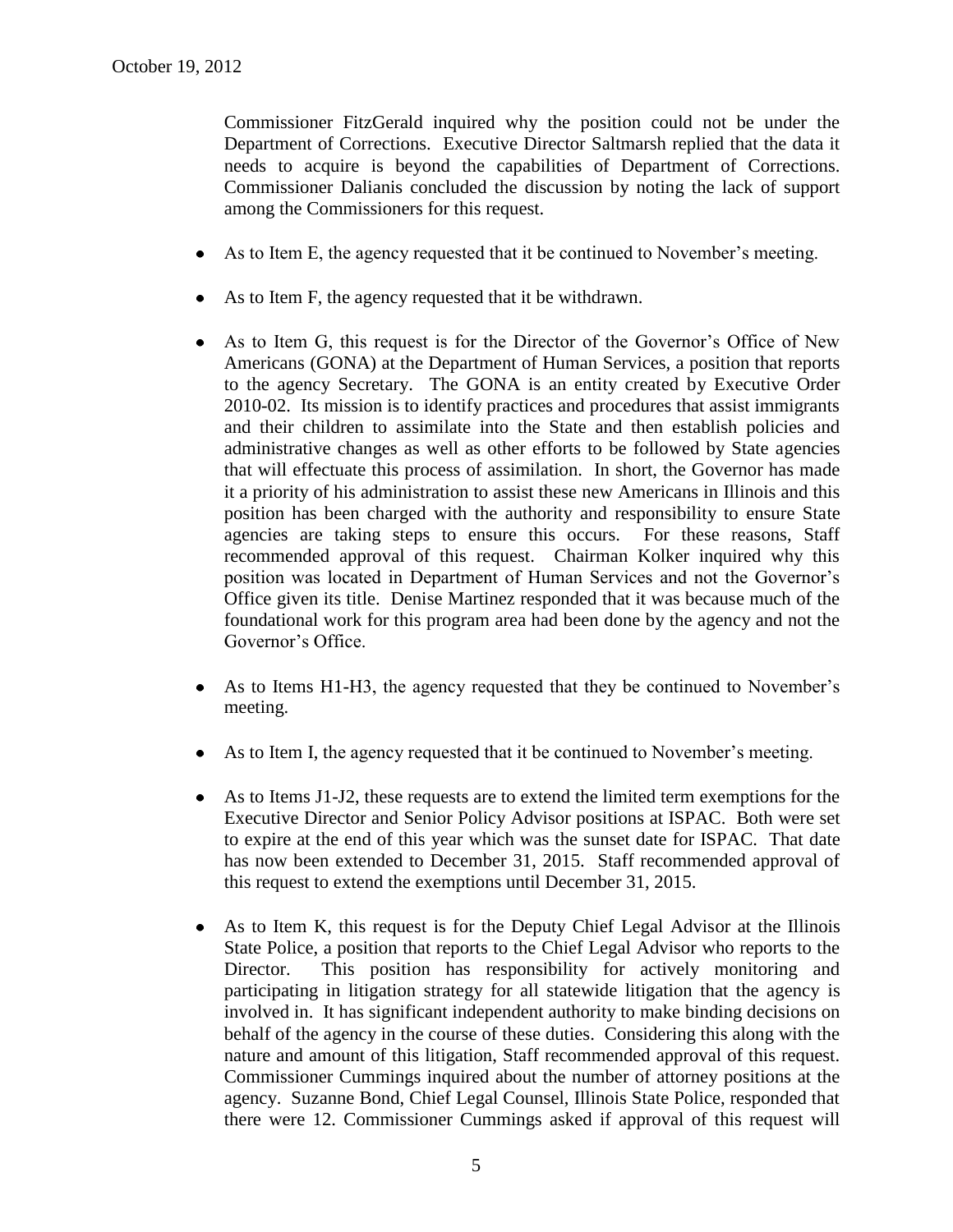result in an additional attorney position. Ms. Bond indicated it would not as it was part of a restructuring. She added that there are presently 200 open cases this position will have principal policy responsibility for. Chairman Kolker asked if the Attorney General represents the agency in these cases. Suzanne Bond responded affirmatively but noted that it is the agency that performs all the preparation and follow-through required by all this litigation.

As to Item L, this request is for the Legislative and Government Affairs Director at the Illinois Historic Preservation Agency, a position that reports to the Director. This position has principal policy responsibility for all aspects of the agency's legislative program, a function that has traditionally supported exemption. For this reason, Staff recommended approval of this request. Chairman Kolker inquired whether this position is in a collective bargaining unit. Roneta Taylor, Central Management Services-Technical Services Manager, indicated it was not.

# **IT WAS MOVED BY COMMISSIONER DALIANIS, SECONDED BY COMMISSIONER CUMMINGS, AND THE MOTION ADOPTED 5-0 TO CONTINUE THE REQUESTS FOR 4D(3) EXEMPTION FOR THE FOLLOWING POSITIONS:**

- **E: Mental Health & Addiction Recovery Management Supervisor (Corrections)**
- **H1: Assistant Deputy Director of the Bureau of Service Delivery (Employment Security)**
- **H2: Employment Services Program Manager (Employment Security)**
- **H3: Unemployment Insurance Program Manager (Employment Security)**
- **I: Communications Director (Natural Resources)**

**IT WAS MOVED BY COMMISSIONER CUMMINGS, SECONDED BY COMMISSIONER DALIANIS, AND THE MOTION ADOPTED 5-0 TO ACCEPT THE WITHDRAWAL OF THE REQUESTS FOR 4D(3) EXEMPTION FOR THE FOLLOWING POSITIONS:**

- **C: Manager, Latino Worker Safety & Immigration Policy (Human Services)**
- **F: Health Care & Human Services Liaison (Human Services)**

**IT WAS MOVED BY COMMISSIONER FITZGERALD, SECONDED BY COMMISSIONER DALIANIS, AND THE MOTION ADOPTED 5-0 TO DENY THE REQUEST FOR 4D(3) EXEMPTION FOR THE FOLLOWING POSITION:**

**D: Research Director (Sentencing Policy Advisory Council)**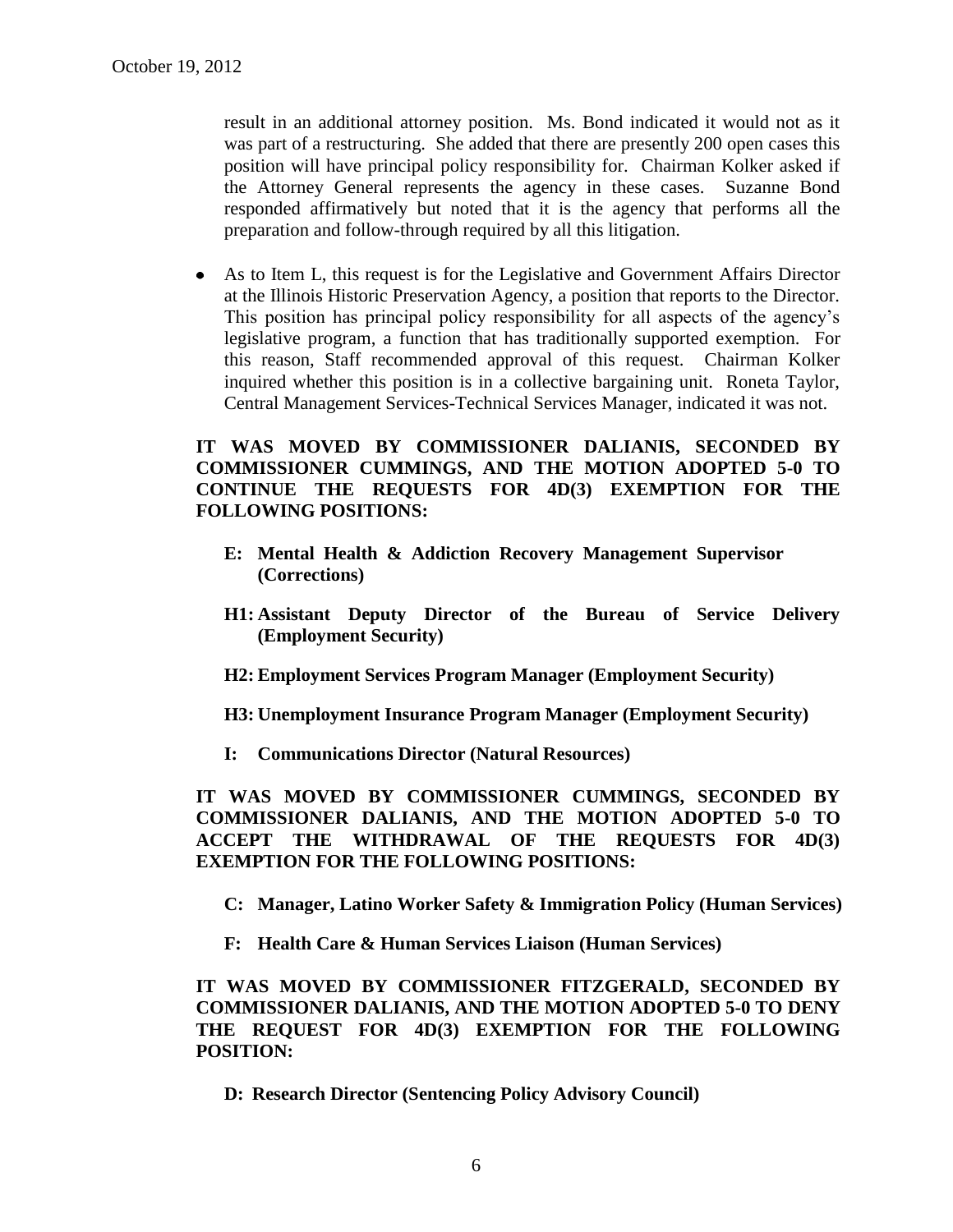**IT WAS MOVED BY COMMISSIONER KREY, SECONDED BY COMMISSIONER DALIANIS, AND THE MOTION ADOPTED 5-0 TO GRANT THE REQUESTS FOR 4D(3) EXEMPTION FOR THE FOLLOWING POSITIONS FOR A TERM THAT WILL EXPIRE ON DECEMBER 31, 2015:**

- **J1: Executive Director (Sentencing Policy Advisory Council)**
- **J2: Senior Policy Advisor (Sentencing Policy Advisory Council)**

# **IT WAS MOVED BY COMMISSIONER DALIANIS, SECONDED BY COMMISSIONER FITZGERALD, AND THE MOTION ADOPTED 5-0 TO GRANT THE REQUESTS FOR 4D(3) EXEMPTION FOR THE FOLLOWING POSITIONS:**

- **G: Director, Governor's Office of New Americans (Human Services)**
- **K: Deputy Chief Legal Advisor, Chief of Litigation (State Police)**
- **L: Director of Legislative and Governmental Affairs (Historic Preservation Agency)**

**The following 4d(3) exemption requests were continued on October 19, 2012:**

| <b>Position Number</b>  | 40070-29-02-500-00-01                                    |
|-------------------------|----------------------------------------------------------|
| <b>Position Title</b>   | Senior Public Service Administrator                      |
| Bureau/Division         | Programs and Support Services                            |
| <b>Functional Title</b> | Mental Health & Addiction Recovery Management Supervisor |
| Incumbent               | Vacant                                                   |
| Supervisor              | Chief of Programs & Support Services, who reports to the |
|                         | Assistant Director, who in turn reports to the Director  |
| Location                | Will County                                              |

#### **E. Illinois Department of Corrections**

## **H1. Illinois Department of Employment Security**

| <b>Position Number</b>  | 40070-44-20-010-00-01                                        |
|-------------------------|--------------------------------------------------------------|
| Position Title          | Senior Public Service Administrator                          |
| Bureau/Division         | Service Delivery                                             |
| <b>Functional Title</b> | Assistant Deputy Director of the Bureau of Service Delivery  |
| Incumbent               | Vacant                                                       |
| Supervisor              | Executive Deputy Director of Service Delivery who reports to |
|                         | the Director                                                 |
| Location                | <b>Cook County</b>                                           |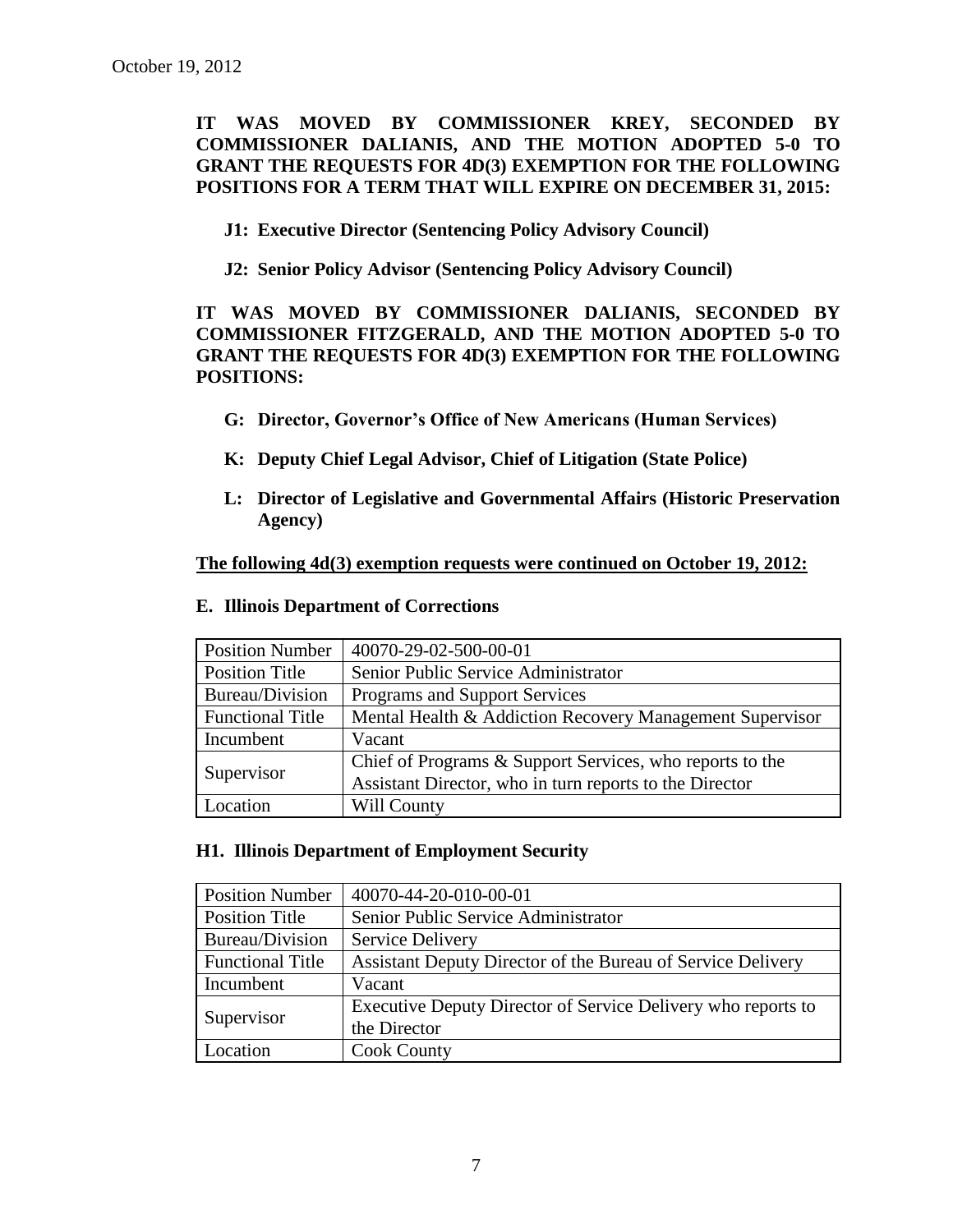| <b>Position Number</b>  | 40070-44-21-000-00-01                                        |
|-------------------------|--------------------------------------------------------------|
| <b>Position Title</b>   | Senior Public Service Administrator                          |
| Bureau/Division         | Service Delivery/Employment Services Program                 |
| <b>Functional Title</b> | <b>Employment Services Program Manager</b>                   |
| Incumbent               | <b>Bennett R. Krause</b>                                     |
| Supervisor              | Executive Deputy Director of Service Delivery who reports to |
|                         | the Director                                                 |
| Location                | <b>Sangamon County</b>                                       |

# **H2. Illinois Department of Employment Security**

# **H3. Illinois Department of Employment Security**

| <b>Position Number</b>  | 40070-44-22-000-00-01                                        |
|-------------------------|--------------------------------------------------------------|
| <b>Position Title</b>   | Senior Public Service Administrator                          |
| Bureau/Division         | Service Delivery/Unemployment Insurance Program              |
| <b>Functional Title</b> | Unemployment Insurance Program Manager                       |
| Incumbent               | Frank G. DeMore                                              |
| Supervisor              | Executive Deputy Director of Service Delivery who reports to |
|                         | the Director                                                 |
| Location                | <b>Cook County</b>                                           |

# **I. Illinois Department of Natural Resources**

| <b>Position Number</b>  | 40070-12-00-010-00-01               |
|-------------------------|-------------------------------------|
| <b>Position Title</b>   | Senior Public Service Administrator |
| Bureau/Division         | Office of the Director              |
| <b>Functional Title</b> | <b>Communications Director</b>      |
| Incumbent               | Vacant                              |
| Supervisor              | Director                            |
| Location                | <b>Sangamon County</b>              |

# **The following 4d(3) exemption requests were withdrawn on October 19, 2012:**

# **C. Illinois Department of Human Services**

| <b>Position Number</b>  | 40070-10-12-200-00-29                              |
|-------------------------|----------------------------------------------------|
| Position Title          | Senior Public Service Administrator                |
| Bureau/Division         | Assistant Secretary's Office                       |
| <b>Functional Title</b> | Manager, Latino Worker Safety & Immigration Policy |
| Incumbent               | Vacant                                             |
| Supervisor              | Assistant Secretary who reports to the Secretary   |
| Location                | <b>Cook County</b>                                 |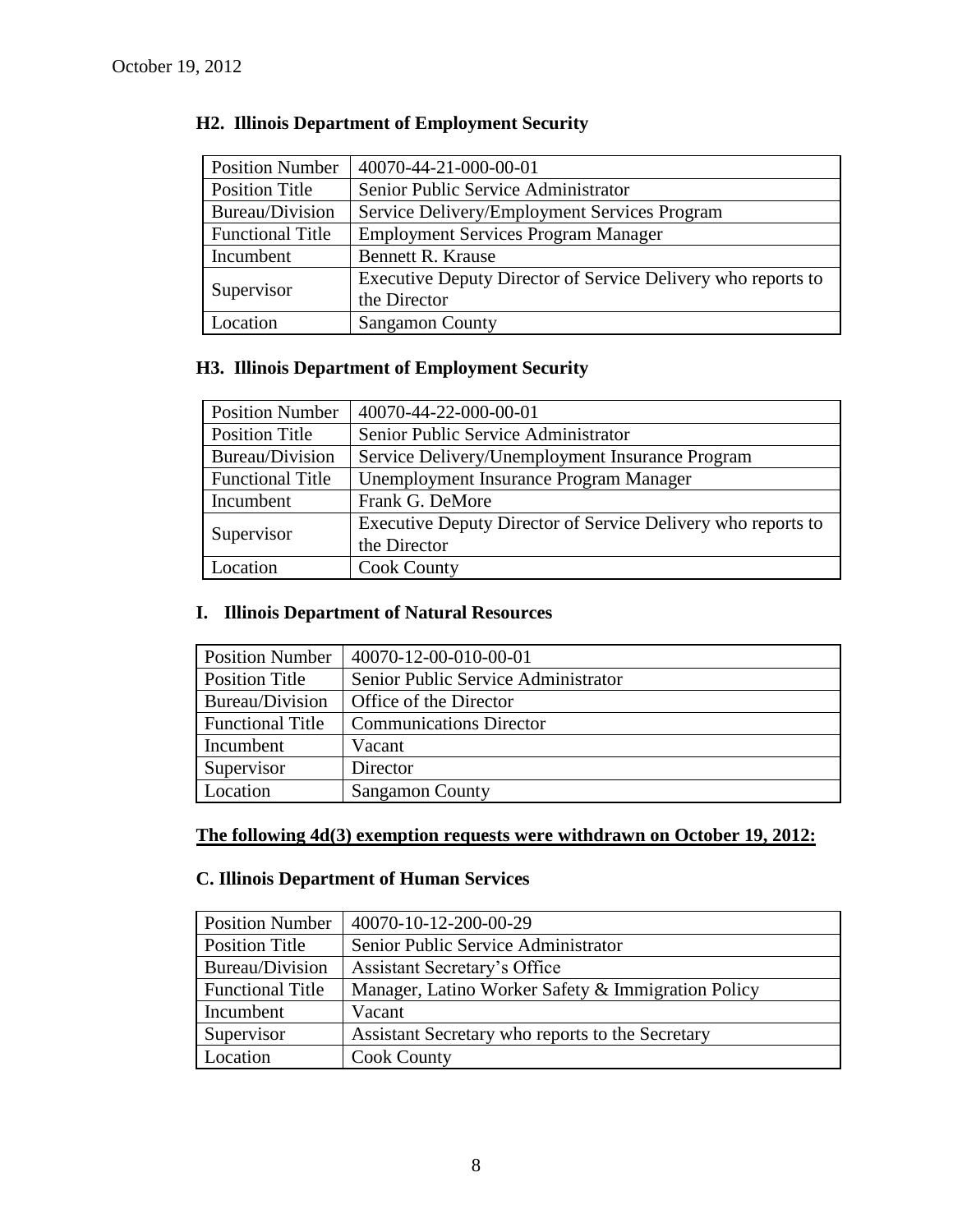| <b>Position Number</b>  | 40070-10-00-000-11-01                |
|-------------------------|--------------------------------------|
| <b>Position Title</b>   | Senior Public Service Administrator  |
| Bureau/Division         | Secretary's Office                   |
| <b>Functional Title</b> | Health Care & Human Services Liaison |
| Incumbent               | Vacant                               |
| Supervisor              | Secretary                            |
| Location                | <b>Cook County</b>                   |

# **F. Illinois Department of Human Services**

# **The following 4d(3) exemption request was denied on October 19, 2012:**

# **D. Illinois Sentencing Policy Advisory Council**

| <b>Position Number</b>  | 40070-50-04-100-00-01               |
|-------------------------|-------------------------------------|
| <b>Position Title</b>   | Senior Public Service Administrator |
| Bureau/Division         | Research                            |
| <b>Functional Title</b> | <b>Research Director</b>            |
| Incumbent               | Vacant                              |
| Supervisor              | <b>Executive Director</b>           |
| Location                | <b>Sangamon County</b>              |

# **The following 4d(3) exemption requests were granted on October 19, 2012 for a term that will expire December 31, 2015:**

## **J1. Illinois Sentencing Policy Advisory Council**

| <b>Position Number</b>  | 40070-50-04-000-00-01                     |
|-------------------------|-------------------------------------------|
| <b>Position Title</b>   | Senior Public Service Administrator       |
| Bureau/Division         | <b>Executive Director</b>                 |
| <b>Functional Title</b> | <b>Executive Director</b>                 |
| Incumbent               | Kathryn Saltmarsh                         |
| Supervisor              | Illinois Sentencing Policy Advisory Board |
| Location                | <b>Sangamon County</b>                    |

# **J2. Illinois Sentencing Policy Advisory Council**

| <b>Position Number</b>  | 40070-50-04-000-01-01               |
|-------------------------|-------------------------------------|
| Position Title          | Senior Public Service Administrator |
| Bureau/Division         | <b>Executive Director's Office</b>  |
| <b>Functional Title</b> | Senior Policy Advisor               |
| Incumbent               | Samantha Gaddy                      |
| Supervisor              | <b>Executive Director</b>           |
| Location                | <b>Sangamon County</b>              |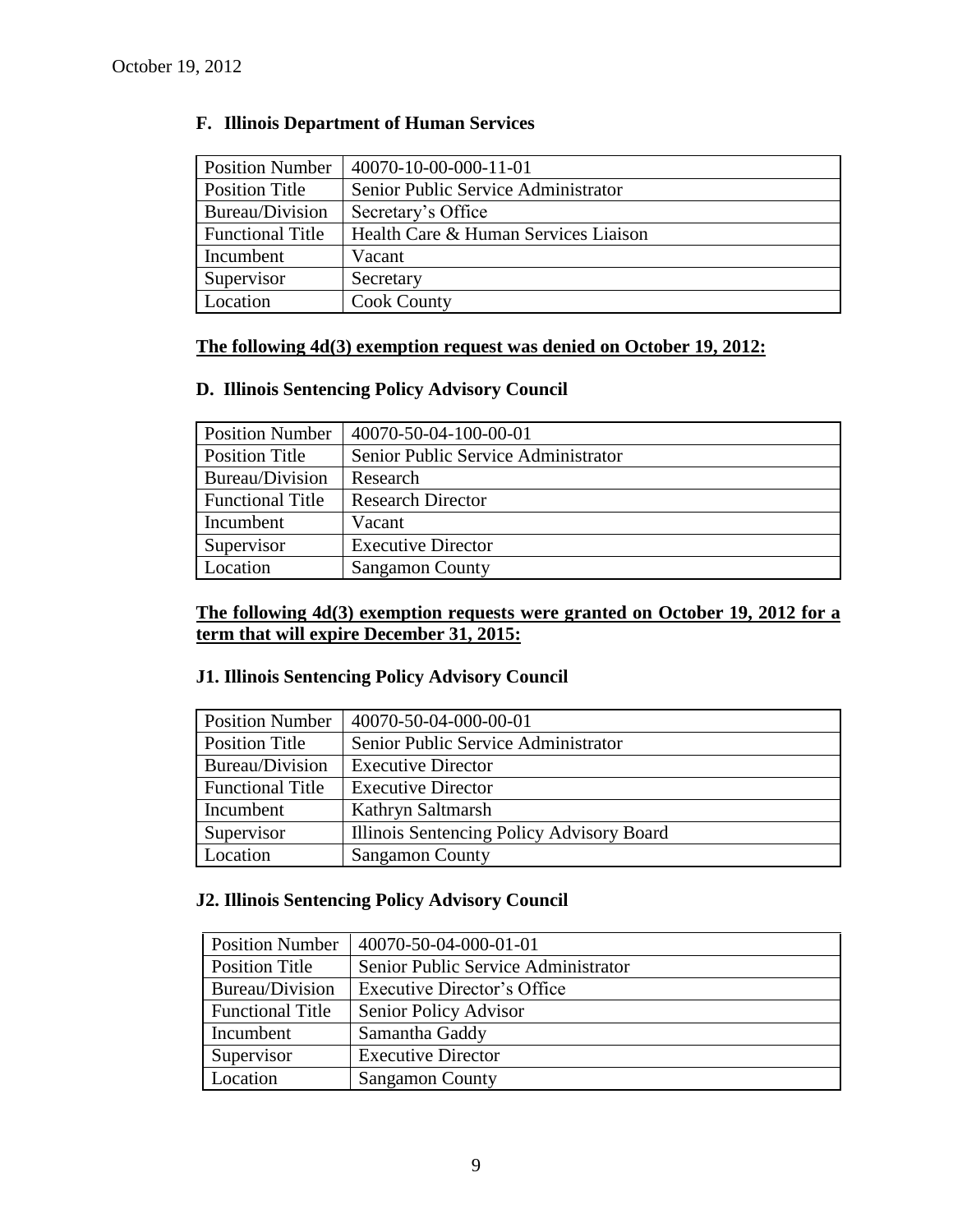# **The following 4d(3) exemption requests were granted on October 19, 2012:**

#### **G. Illinois Department of Human Services**

| <b>Position Number</b>  | 40070-10-00-000-12-29                               |
|-------------------------|-----------------------------------------------------|
| Position Title          | Senior Public Service Administrator                 |
| Bureau/Division         | Secretary's Office                                  |
| <b>Functional Title</b> | Director, Governor's Office of New Americans (GONA) |
| Incumbent               | Vacant                                              |
| Supervisor              | Secretary                                           |
| Location                | <b>Cook County</b>                                  |

## **K. Illinois State Police**

| <b>Position Number</b>  | 40070-21-00-220-00-01                           |
|-------------------------|-------------------------------------------------|
| <b>Position Title</b>   | Senior Public Service Administrator             |
| Bureau/Division         | Director's Office                               |
| <b>Functional Title</b> | Deputy Chief Legal Advisor, Chief of Litigation |
| Incumbent               | Vacant                                          |
| Supervisor              | Chief Legal Advisor who reports to the Director |
| Location                | <b>Cook County</b>                              |

#### **L. Illinois Historic Preservation Agency**

| <b>Position Number</b>  | 40070-48-00-000-00-02                            |
|-------------------------|--------------------------------------------------|
| Position Title          | Senior Public Service Administrator              |
| Bureau/Division         | Legislative and Government Affairs               |
| <b>Functional Title</b> | Director of Legislative and Governmental Affairs |
| Incumbent               | Vacant                                           |
| Supervisor              | Director                                         |
| Location                | <b>Sangamon County</b>                           |

# VI. CLASS SPECIFICATIONS

• None submitted.

**IT WAS MOVED BY COMMISSIONER DALIANIS, SECONDED BY COMMISSIONER KREY, AND THE MOTION ADOPTED 5-0 TO DISAPPROVE ANY CLASS SPECIFICATIONS RECEIVED BY THE COMMISSION NOT CONTAINED IN THIS REPORT TO ALLOW ADEQUATE STUDY.**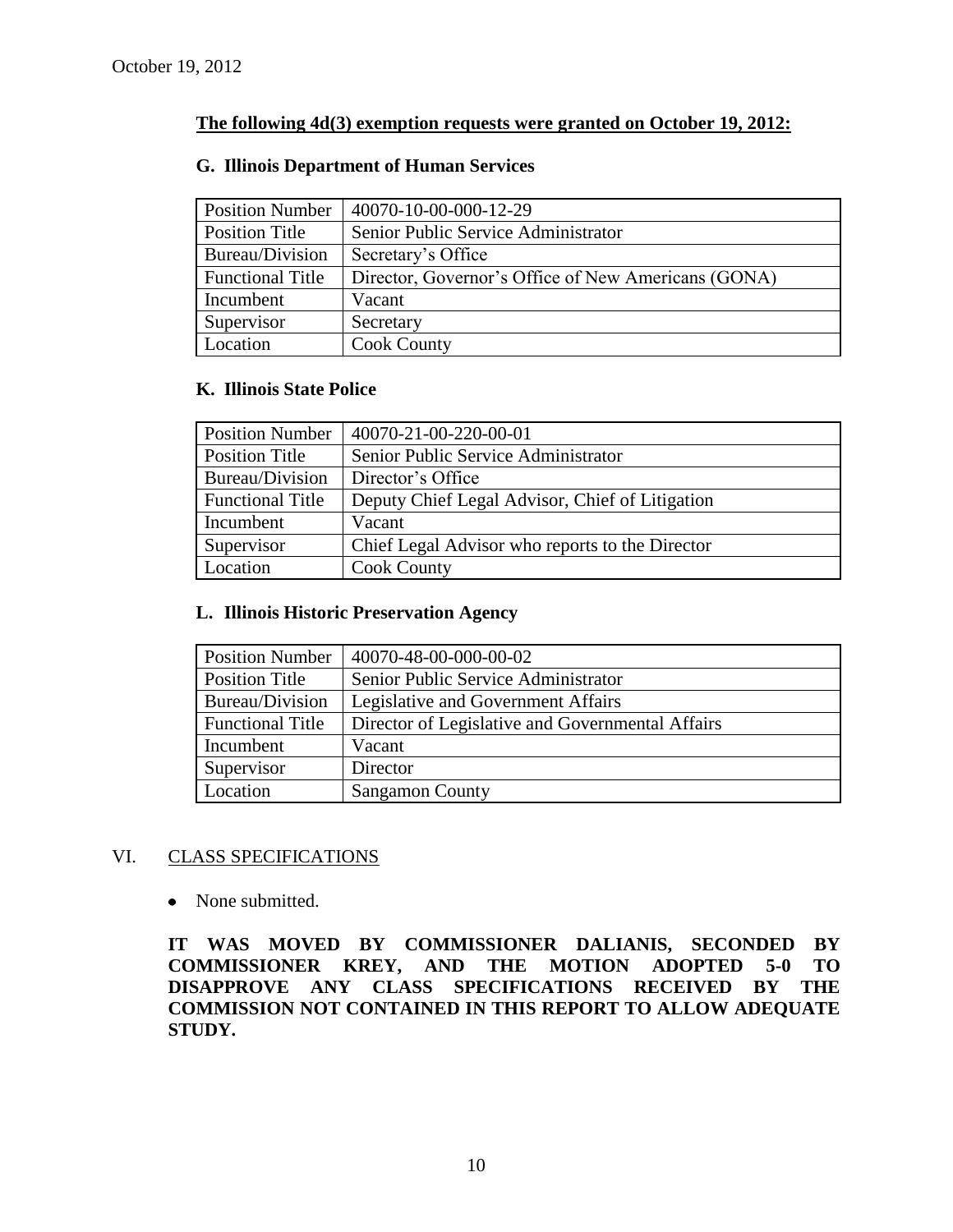# VII. MOTION TO CLOSE A PORTION OF THE MEETING

**IT WAS MOVED BY COMMISSIONER KREY, SECONDED BY COMMISSIONER DALIANIS, AND BY ROLL CALL VOTE THE MOTION ADOPTED 5-0 TO CLOSE A PORTION OF THE MEETING PURSUANT TO SUBSECTIONS 2(c)(1), 2(c)(4), 2(c)(5), AND 2(c)(11) OF THE OPEN MEETINGS ACT.**

| <b>KOLKER</b>   | <b>YES</b> | <b>CUMMINGS</b>       | <b>YES</b> |
|-----------------|------------|-----------------------|------------|
| <b>DALIANIS</b> | YES.       | <b>FITZGERALD YES</b> |            |
| <b>KREY</b>     | <b>YES</b> |                       |            |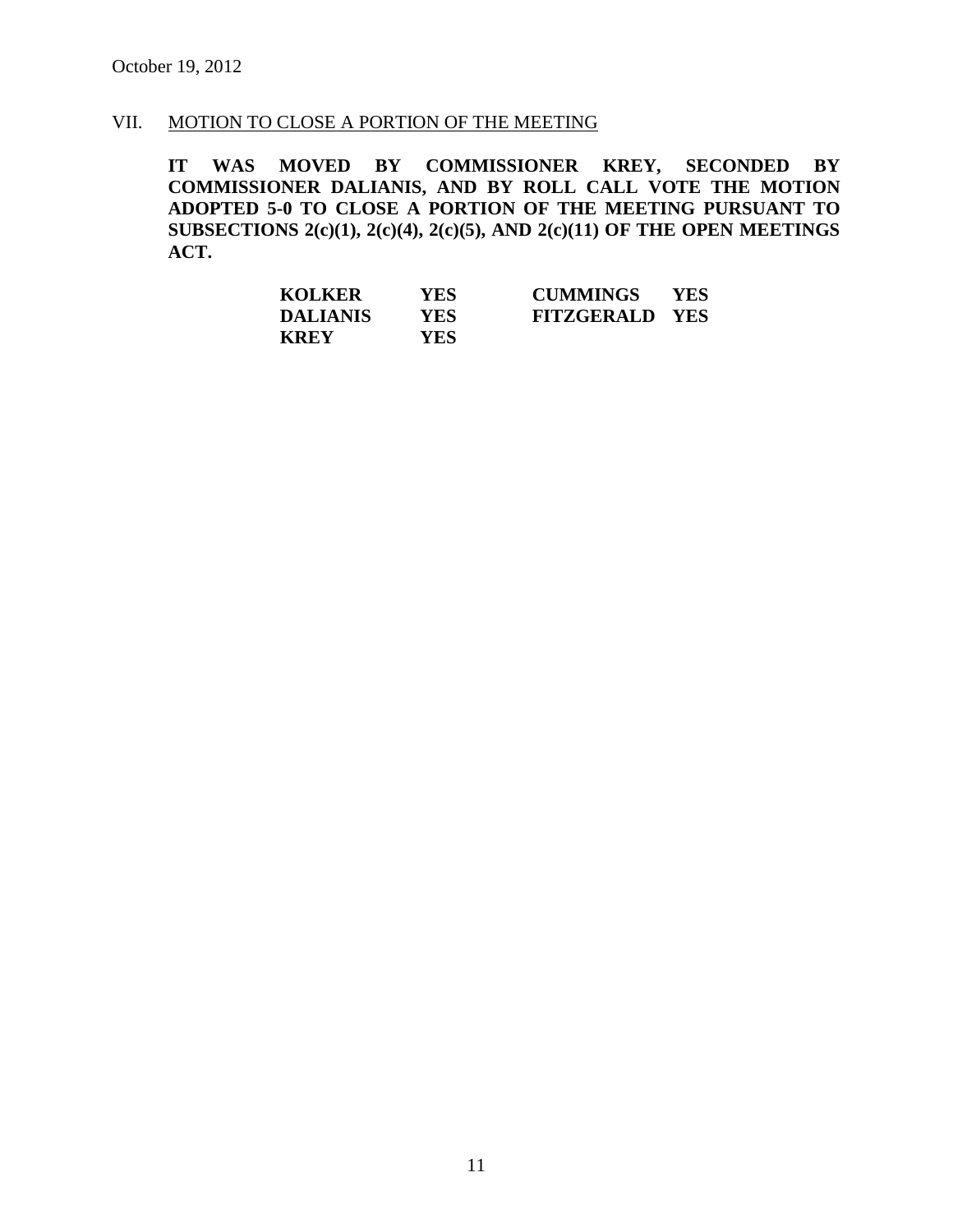#### VIII. RECONVENE THE OPEN MEETING

Upon due and proper notice the regular open meeting of the Illinois Civil Service Commission was reconvened at 160 North LaSalle Street, Suite S-901, Chicago, Illinois at 11:45 a.m.

#### PRESENT

Chris Kolker, Chairman; Anita M. Cummings, Ares G. Dalianis, Garrett P. FitzGerald, and Susan Moylan Krey, Commissioners; Daniel Stralka, Executive Director; and Andrew Barris, Assistant Executive Director (by telephone).

## IX. NON-MERIT APPOINTMENT REPORT

The Personnel Code permits non-merit appointments for a limited period of time, i.e., emergency appointments shall not exceed 60 days and shall not be renewed, and positions shall not be filled on a temporary or provisional basis for more than six months out of any twelve-month period. Consecutive non-merit appointments are not violative of the Code; however, they do present a possible evasion of merit principles and should be monitored. Set forth below is the number of consecutive non-merit appointments made by each department. These statistics are from the Illinois Department of Central Management Services' Consecutive Non-Merit Report.

| Agency                                | 8/31/12        | 9/30/12 | 9/30/11           |
|---------------------------------------|----------------|---------|-------------------|
| Aging                                 | $\overline{2}$ | 2       | 0                 |
| Agriculture                           |                |         | 12                |
| Arts Council                          |                |         | $\mathbf{\Omega}$ |
| <b>Central Management Services</b>    |                |         | $\overline{2}$    |
| <b>Children and Family Services</b>   |                | 6       | $\overline{4}$    |
| <b>Employment Security</b>            |                | 0       | 8                 |
| <b>Healthcare and Family Services</b> |                |         |                   |
| <b>Historic Preservation Agency</b>   |                | 15      | 8                 |
| <b>Human Services</b>                 | 3              | 3       |                   |
| <b>Natural Resources</b>              | 10             | 11      | 28                |
| Property Tax Appeal Board             | 0              | 0       | 4                 |
| Revenue                               | $\overline{2}$ |         |                   |
| <b>State Fire Marshal</b>             |                | 0       |                   |
| Transportation                        | 11             | 13      | 3                 |
| Veterans' Affairs                     | $\overline{2}$ |         |                   |
| Workers' Compensation Commission      | 0              | 0       |                   |
| Totals                                | 55             | 62      | 76                |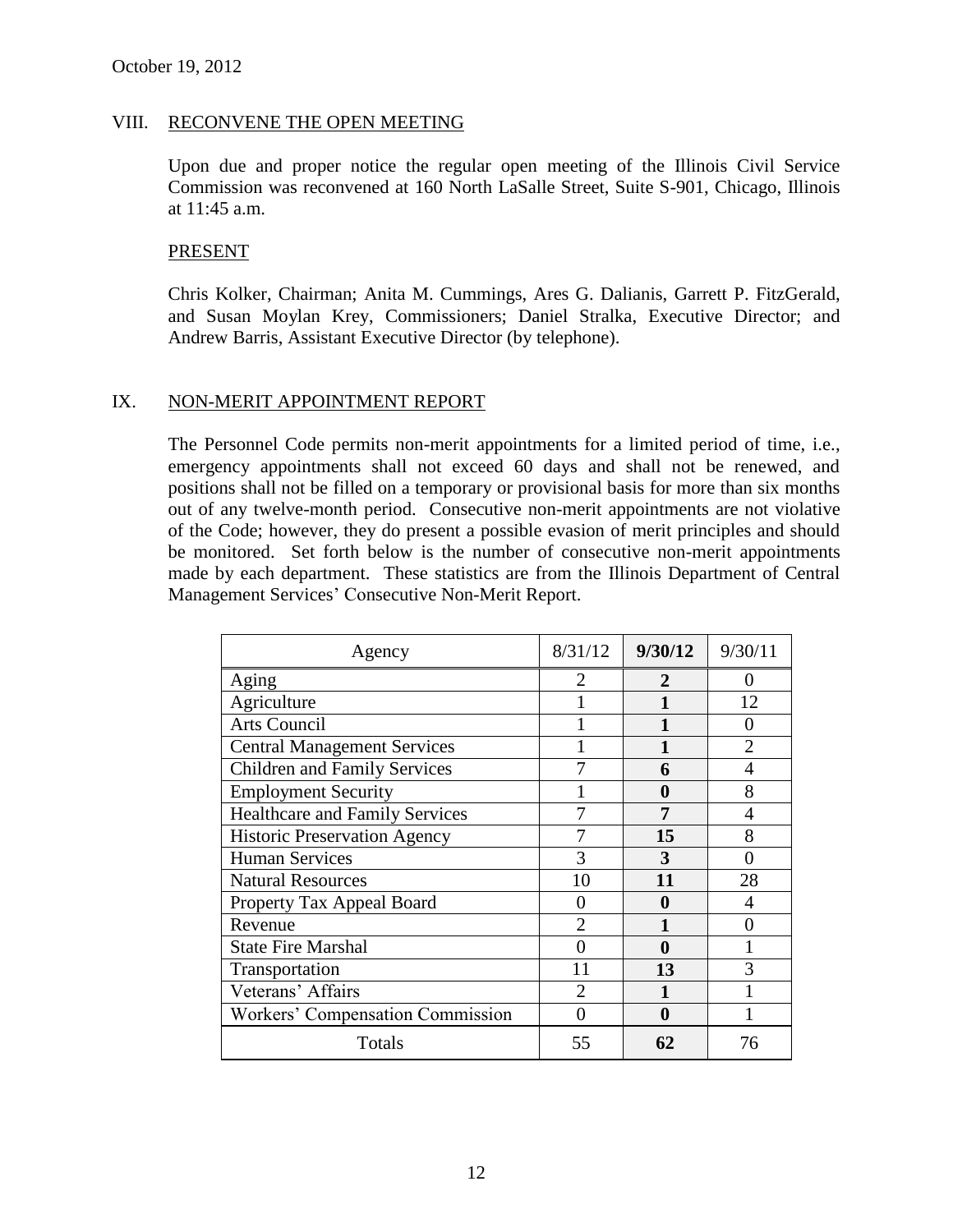## X. INTERLOCUTORY APPEAL

# **DA-7-13**

| Employee | Thomas E. Gray       | <b>Appeal Date</b>   | 08/30/12                         |
|----------|----------------------|----------------------|----------------------------------|
| Agency   | Veterans' Affairs    | <b>Decision Date</b> | 10/04/12                         |
| Type     | Discharge            | ALJ                  | <b>Andrew Barris</b>             |
| Issue(s) | Failure to appear at | Proposal for         | Dismissed subject to approval of |
|          | scheduled hearing    | Decision             | Commission; default.             |

**IT WAS MOVED BY COMMISSIONER KREY, SECONDED BY COMMISSIONER DALIANIS, AND BY ROLL CALL VOTE OF 5-0 THE MOTION ADOPTED TO AFFIRM AND ADOPT THE ADMINISTRATIVE LAW JUDGE'S PROPOSAL FOR DECISION TO DISMISS THE APPEAL AS THE RESPONDENT'S FAILURE TO APPEAR AT THE SEPTEMBER 26, 2012 HEARING CONSTITUTED A DEFAULT.**

| <b>KOLKER</b>   | YES ! | <b>CUMMINGS</b>       | <b>YES</b> |
|-----------------|-------|-----------------------|------------|
| <b>DALIANIS</b> | YES   | <b>FITZGERALD YES</b> |            |
| <b>KREY</b>     | YES-  |                       |            |

## XI. PUBLICLY ANNOUNCED DECISIONS RESULTING FROM APPEALS

## **RV-21-08**

| Employee | Gregory D. Douglas                                                                                              | <b>Appeal Date</b>       | 12/03/07       |
|----------|-----------------------------------------------------------------------------------------------------------------|--------------------------|----------------|
| Agencies | Central Management Services, Healthcare<br>& Family Services, Human Services, and<br>Children & Family Services | Decision<br>Date         | 09/20/12       |
| Type     | <b>Rule Violation</b>                                                                                           | ALJ                      | Daniel Stralka |
| Issue(s) | Violated Personnel Code and Rules in<br>filling vacant positions                                                | Proposal for<br>Decision | No violation.  |

Executive Director Daniel Stralka informed the Commissioners that on October 12, 2012, Gregory Douglas filed a request for extension of time to respond to the Proposal for Decision. Chairman Chris Kolker granted the request and Douglas was given up to and including December 14, 2012 to file a response to the proposal for decision. The appeal will be on the December 20, 2012 Agenda.

**IT WAS MOVED BY COMMISSIONER DALIANIS, SECONDED BY COMMISSIONER KREY, AND THE MOTION ADOPTED 5-0 TO CONFIRM AND RATIFY THE CHAIRMAN'S DECISION TO GRANT THE REQUEST FOR AN EXTENSION OF TIME TO RESPOND TO THE PROPOSAL FOR DECISION UP TO AND INCLUDING DECEMBER 14, 2012.**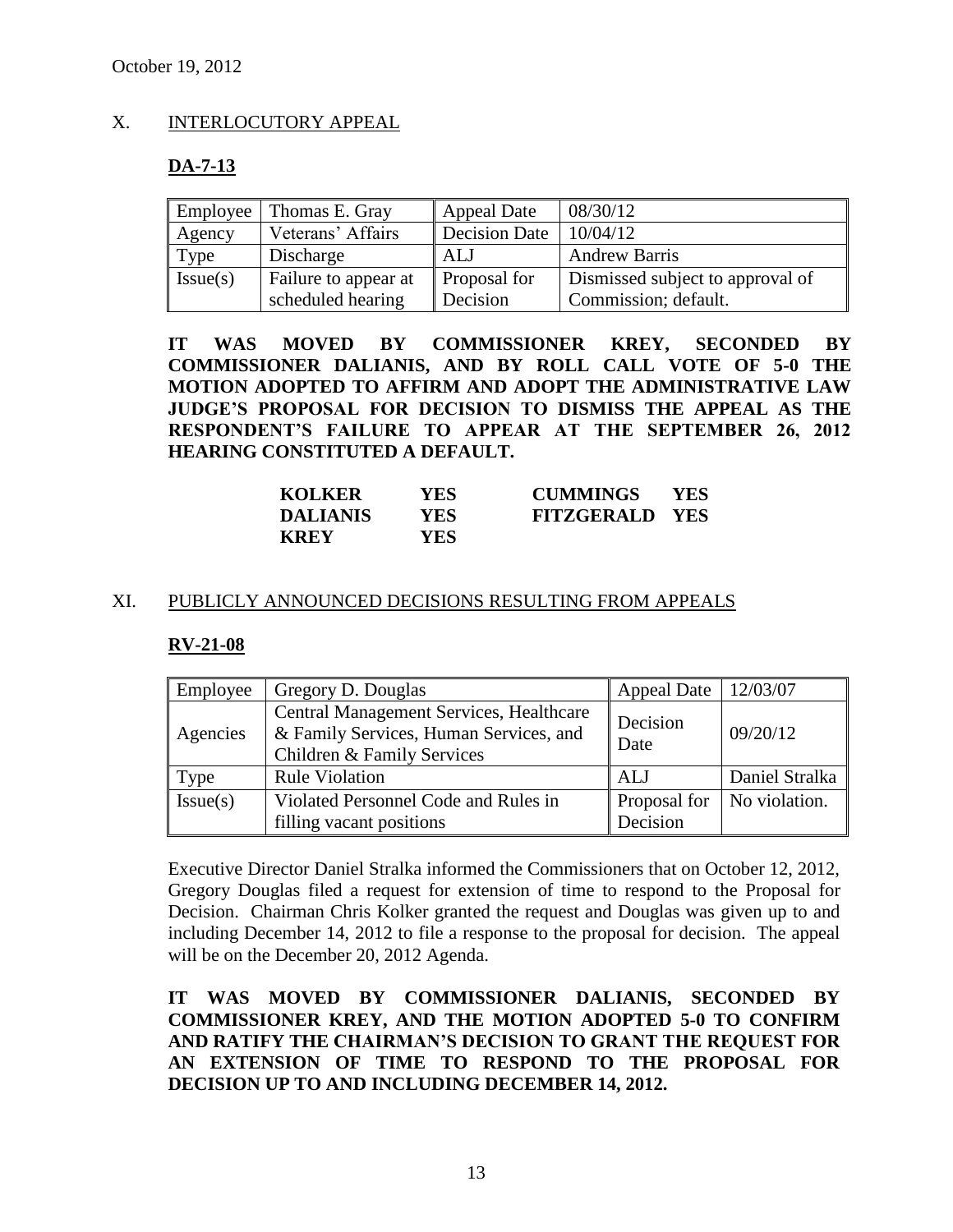# **DA-46-12**

| Employee | Toria N. Jones               | <b>Appeal Date</b>   | 03/08/12          |
|----------|------------------------------|----------------------|-------------------|
| Agency   | Healthcare & Family Services | <b>Decision Date</b> | 10/04/12          |
| Type     | Discharge                    | Proposal for         | Discharge upheld. |
| ALJ      | <b>Andrew Barris</b>         | Decision             |                   |

**IT WAS MOVED BY COMMISSIONER DALIANIS, SECONDED BY COMMISSIONER CUMMINGS, AND BY ROLL CALL VOTE OF 5-0 THE MOTION ADOPTED TO AFFIRM AND ADOPT THE ADMINISTRATIVE LAW JUDGE'S PROPOSAL FOR DECISION THAT THE CHARGES HAVE BEEN PARTIALLY PROVEN AND WARRANT DISCHARGE FOR THE REASONS SET FORTH IN THE PROPOSAL FOR DECISION DATED OCTOBER 4, 2012.**

| <b>KOLKER</b>   | YES.       | <b>CUMMINGS</b>       | <b>YES</b> |
|-----------------|------------|-----------------------|------------|
| <b>DALIANIS</b> | YES.       | <b>FITZGERALD YES</b> |            |
| <b>KREY</b>     | <b>YES</b> |                       |            |

#### XII. APPEAL TERMINATED WITHOUT DECISION ON THE MERITS

#### **DA-36-12**

| Employee | Shana P. Rabinowitz   | <b>Appeal Date</b>  | 12/22/11                      |
|----------|-----------------------|---------------------|-------------------------------|
| Agency   | <b>Human Services</b> | Decision Date       | 10/03/12                      |
| Type     | Discharge             | <b>Proposal for</b> | Dismissed subject to approval |
| ALJ      | <b>Daniel Stralka</b> | Decision            | of Commission; settled.       |

**IT WAS MOVED BY COMMISSIONER DALIANIS, SECONDED BY COMMISSIONER CUMMINGS, AND BY ROLL CALL VOTE OF 5-0 THE MOTION ADOPTED TO AFFIRM AND ADOPT THE ADMINISTRATIVE LAW JUDGE'S PROPOSAL FOR DECISION TO DISMISS THE APPEAL FOR THE REASONS SET FORTH THEREIN.**

| <b>KOLKER</b>   | YES ! | <b>CUMMINGS</b>       | <b>YES</b> |
|-----------------|-------|-----------------------|------------|
| <b>DALIANIS</b> | YES-  | <b>FITZGERALD YES</b> |            |
| <b>KREY</b>     | YES   |                       |            |